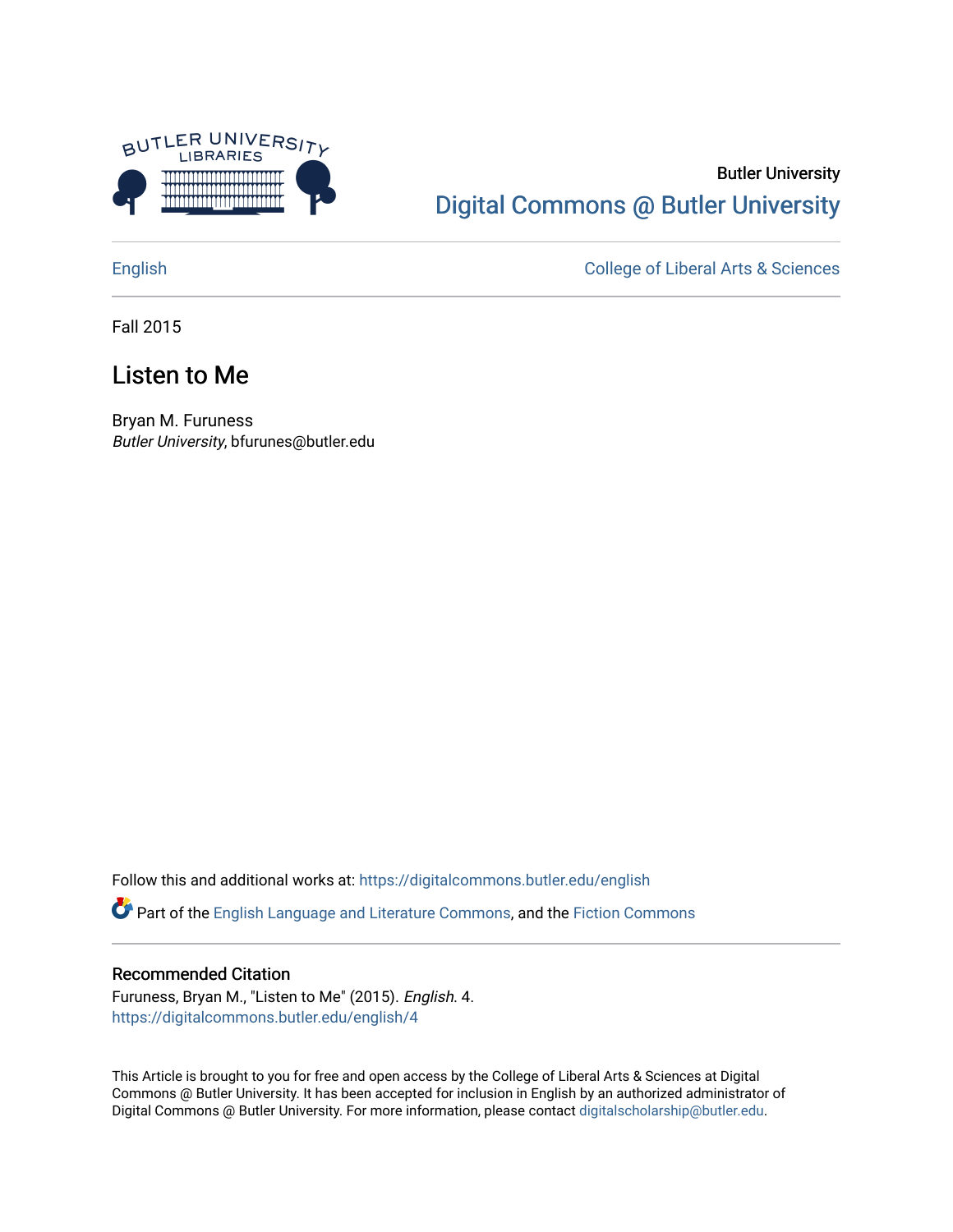hard enough to swamp us (especially frightening for my mother, who depends on a life jacket because she can't swim). He builds a barely functioning sailboat and says that he'll buy us a yacht when his ship comes in. He never realizes how far we've gone without one, or how far is far enough.

My father becomes precariously erratic about work. The city office is a different world from the rural clinic. As I grow into adolescence, one of the most difficult parts of my summer job at the office is covering for his unexplained absences. Sometimes he's away on house or hospital calls, sometimes he just disappears. Although he treats black patients as well as white on a first-come, first-served basis, he's not always there to serve. I placate patients with explanations about emergency house or hospital calls, which often turn out to be true, but some of the emergencies are of his own making. My father's resistance to routine is exacerbated by city life. Whenever stability sets in, he gets restless. What appears to be adventurous in a rustic setting seems bizarre in municipal

confines. Usually he rebels by no more than an hour or two, but once we cannot find him for three days. He finally calls from Georgia to say he has been hunting for gold along some stream that a patient told him about. This makes sense to me at the time. We've panned for gold on campings trips, and I know to expect the unex pected from him. Still, his double life infects us all with anxiety. He's involved with another woman again, which makes my mother tense (unaccountably, to us kids). He forgets to bill housecalls and never bothers about people who don't pay him. We never have enough money.

My mother sells her few inherited stocks, one by one, to pay for private schools, since local public school curricula don't include subjects like evolution and foreign languages. When the boys approach college, we prepare for tuitions by subdividing the Chattanooga house

into apartments, shuffling rooms, partitioning, plastering, and painting. In the midst of this, my father drives up in a new yellow convertible with red leather upholstery and sweeps us all away for the first ride. It's a car so impractical, so joyful, I'm torn between the windy bliss it brings, during the hours our family cruises the land scape, and the tight look on my mother's face.

My parents sleep in two hospital beds pushed together. My father says regular beds are too short for him. Although my mother has painted the bars of the bed in an effort to de-institutionalize the bedroom, I do notice, as time goes on, that other parents' bedrooms look cozier. Mostly I attribute the difference to our general oddness, of which I am an inextri cable part. Identifying with my parents against convention is easier than identifying with one against the other, but their differences begin to open a chasm wider than I can bridge.

When my mother is fifty-six years old and has shepherded her three children through school, she finally confronts my father, aged sixty, with a choice: leave her or leave the other woman. He looks around the house, seizes the bronze cobra candlesticks on our mantelpiece, and never comes back. These seem to be the only thing he wants to take with him—what's left of his India. The next time I see him is seven years later in a hospital where he lies dying.

My father has always appeared oblivious to pain. He has treated his own wounds with the same objective detachment as he bandages others'. Even now, skeletal and wracked with pain from cancer in his colon, stomach, and spine, he keeps a diary of medical notes on his symptoms. In a barely audible voice, he asks me to administer a lethal injection. I can't do it. He has to die on his own. His ashes are scattered, as he requests, in the woods on the mountaintop where he has made his last wild home. His lover sends me the bronze cobras.



## LISTEN TO ME

### Bryan Furuness

Fiction

Sinon was a little guy, and pretty useless when it came to war. He wasn't strong like Eurymaches, or superfast like Ajax the Lesser. He was a balding runt with a trick knee whose only real skill was bullshitting—which is why Odysseus recruited him for the attack on Troy.

"Nights on a foreign shore can get tedious," said Odysseus. "We could use some talent around the campfire."

"Would I have to fight?" asked Sinon. "Not if you don't want to."

Sinon looked around the bare walls of his extended-stay hovel, the sink with four cold coffee mugs in it, which marked the day as Wednesday. On one hand, the offer sounded like a solid, long-running gig. On the other hand, Odysseus had a reputation for being slippery. Was there a catch? "I'm a lover, not a fighter," he said, joking but not joking. "Just so we're clear on that point."

Odysseus gave him a broad smile. "If you were really a lover, you'd know that's the biggest fight of all."

"Good one. Seriously, though. Not a soldier. *Capisce*?"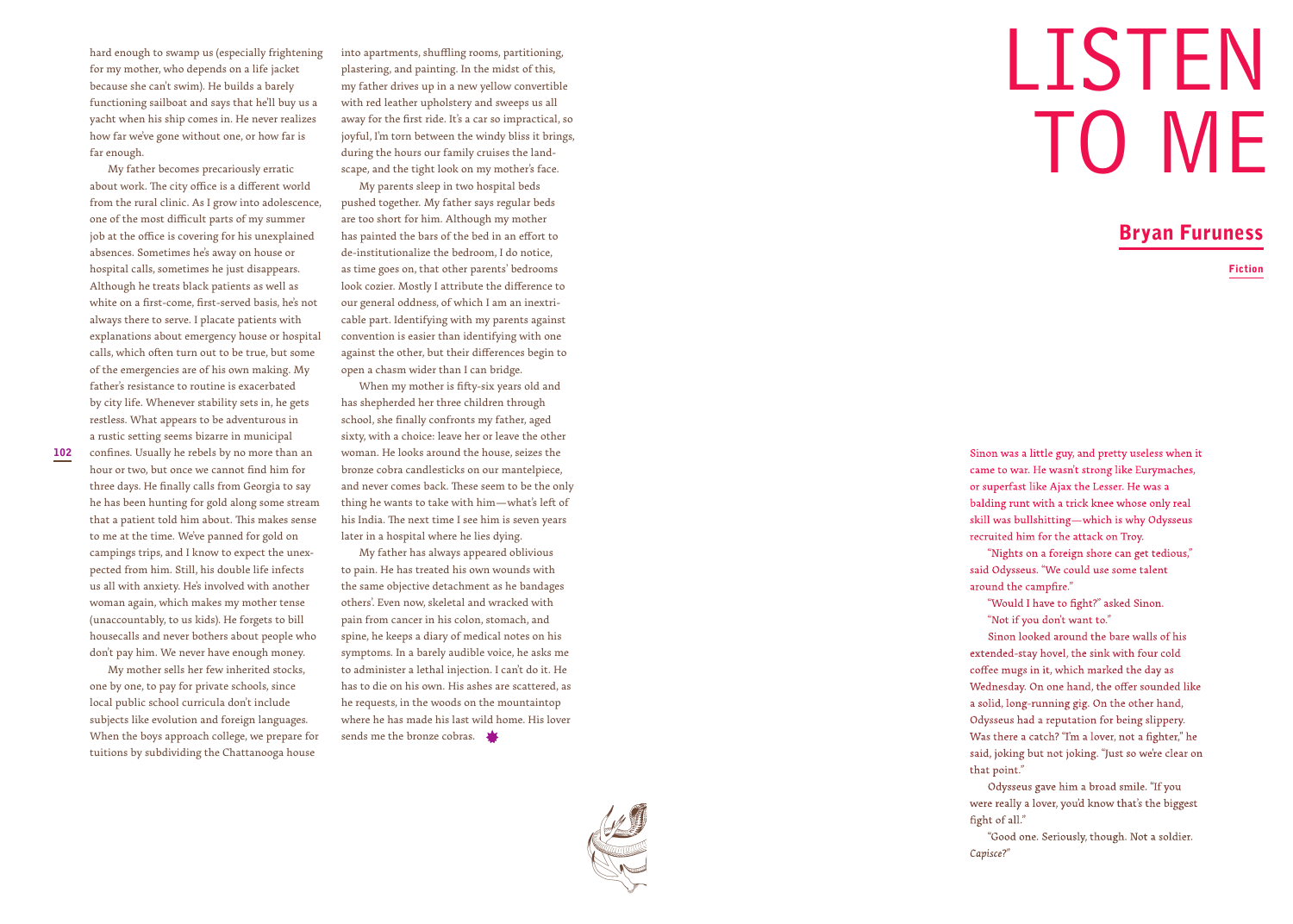Still smiling, Odysseus shook his hand. "Not a soldier."

The siege turned out to be a long, hard slog. The Greeks had superior weaponry and snazzy uniforms—the kind with boar tusks sewn into the leather, which didn't actually offer any extra protection, but, as big Eurymaches put it, "It's easier to fight when you look bitchin'"—but none of this helped against the great Trojan wall.

The wall was built from boulders too huge to have been lifted by human hands. Sinon saw evidence of clever engineering, but Odysseus suspected they'd gotten help from the gods. Odysseus saw the world through god-tinted lenses, which could be funny (like when he'd started talking to a short-beaked dolphin following their ship, calling it an "emissary of Poseidon") but was more often terrifying (like later that evening when someone noticed that Ocytus didn't show up for dinner, and Odysseus remarked cryptically that "Poseidon demanded a sacrifice," before asking for a refill on his wine).

The Trojans called the wall "The Equalizer," as in *Hey, I like how you're tapping that battering ram against The Equalizer. Adorable!* Or: *Look how your spears bounce right off. Pling, plong, pling. Score one for The Equalizer!* 

The Trojans were a nation of hecklers and gadflies. Not bold enough to attempt so much as a single advance, they were content to hang out on top of the wall and make fun of those who did. Every day, as the Greeks flung themselves against the boulders, the Trojans counterattacked with cat-calls, jibes, Bronx cheers.

The Greeks built a catapult, but the wall was too high and their fireballs exploded showily against the stones (*Rejected by...The Equalizer!*). Arrows and spears disappeared harmlessly over the parapets until Odysseus told his guys to quit wasting ammunition. They uprooted entire trees to bash against the gate, which led the Trojan guards to speculate loudly about the Greeks' sexual ineptitude. Whenever the soldiers attempted to scale the wall, the guards poured down a mixture of used cooking oil and raw sewage. They could have boiled the oil, or sent down a hail of spears, but what fun would that have been? It was funnier to see your enemies

fall to the ground, then try to help each other up with slickery, crap-covered hands.

Every night the Greeks trudged back to their camp on the shore, exhausted and reeking, which made a tough crowd for Sinon. But every night he came up with fresh material—observational stuff, mainly, riffing on that day's battle and news from the home front—and got them to laugh at themselves. "Someone should teach Ajax the Lesser how to throw a spear. Seriously, 'Jax, you look like you're trying to fling snot off your hand."

Another storyteller might have caught a knife in the ribs for that crack, but Less just smirked while the other guys jostled him good-naturedly. These guys loved Sinon. His nightly performance was the best part of their day. And Sinon grew to love them back. These were *his* guys. He'd never had guys before. Or anyone, really. Since moving out of his boyhood home, his whole life had been a solo act. Which had been fine. Or, not fine, but not terrible, either. A gray life. Nothing like this: On the beach, he did an impression of Lesser throwing a spear, complete with a pratfall on the followthrough, and when his face hit the sand, he heard the roar of laughter that never got old, followed by shouts of *do another, do me, do Eurymaches trying to count past ten.* 

After a year, the war settled into a lower gear. Most of the soldiers gave up and went back home to their wives and farms and Senate duties. The ones who stuck around were the single guys who had nothing better to do, and who were, frankly, really enjoying this war. The daily battles had become perfunctory. Out of a sense of duty, the Greeks still went to the wall every morning, but skirmishes were reduced to schoolyard taunting, the Trojans trying to trick them into range of the sewage pots, Odysseus yelling at his guys to "take the battle serious."

At lunch, guards and soldiers would share techniques for roasting goats, rib each other about their respective tastes in cheese, and occasionally declare a truce to foot-race along the shoreline. The Greeks cleared some land for planting, and the Trojans gave them tips on farming the sandy soil. In exchange, the Greeks taught them how to make columns out of

sheared cypress trees, and, weeks later, the tops of a few clumsy columns were visible inside The Equalizer.

All in all, it was a good war. Casualties were low, morale was high. The only one who still talked about "winning" was Odysseus, who was also the only one still anxious to get home (or so he claimed). For Sinon, the situation was perfect. He was getting paid to bullshit around a campfire with his friends. The ocean hushed him to sleep. He ate fresh fish and took long walks along the shoreline and had to cut about a foot off his rope belt, he'd slimmed down so much. What more could he want? This was before he met Cassandra.

104 The Trojans called the wall "The Equalizer," a spear, complete with a pratfall on the follow- whis arealy and the gods as though they were nagging Odysseus closed his mouth, then opened 105 and the gods as though they Several years into the siege, the poets and prophets of Troy proposed a "cultural exchange program." Sinon agreed to bring the idea to Odysseus, though he was sure the big man would nix it on the spot. By this time, the siege was doing terrible things to his mind, and worse things to his mood. He spent his days alone in his tent, slugging down wine and periodically him. *Get off my ass!* he could be heard to shout at least once an hour. *I know, I KNOW* was another common one, though what he knew, exactly, no one knew.

> But Sinon had promised to ask, so he went to Odysseus's tent and he asked. Then he waited for his rebuke, trying not to breathe the goaty air as Odysseus, spread-eagle on the ground, stared up at the drooping canopy. His eyes were doing a crazy waterbug dance. "Tell you what," said Sinon after enough time had passed that he was sure Odysseus had forgotten about him. "I'll put them off, tell them maybe next year." "Now."

> Sinon was already halfway out the tent flap when he heard Odysseus speak. He took a sip of fresh air before turning back around. "What?"

"Now's good," said Odysseus to the canopy. His voice was soft and slow with wine. "We're ready for this."

"Ready for this," Sinon repeated carefully. "We're still talking about the exchange program, right?"

"Exchange program," echoed Odysseus, as though relaying a message to the ceiling. "That's it."

Sinon shifted his weight. Was Odysseus being slippery, or was he just shitfaced? "Okay, I've got to know," said Sinon. "Is this some kind of trick?"

A smile spread across the big man's face, though his eyes were still spaced-out. It gave Sinon the creeps. "That's what I should have asked before getting into this mess," Odysseus said. "You're so smart, Sinon. You should be me."

Sinon looked longingly at the tent flap. Would it be rude to run away right now? More to the point: Would Odysseus remember any of this when he sobered up? Sinon forced a chuckle. "Me? I'm no leader."

"Leader, ha." Odysseus shook his head, and when it came to rest he was looking at Sinon's foot. When he spoke again, his voice was even softer. "The guys, they think this is all my doing, but it's not, it's not...they push me around, Sinon."

"They?"

Odysseus closed his mouth, then opened it again like a beached dolphin. Flies tapped against the canvas, searching for a way out, but just then Sinon wanted to stay. Odysseus was practically sleeptalking; Sinon got down on all fours to hear what would come out of his mouth. "Who's pushing you around?" said Sinon.

Odysseus blinked, unseeing. His breath was terrible, a carcass in the sun. "I'm a plaything of the gods," he breathed. "A character in someone else's story."

His eyes were scuffed with cataracts, full of clouds and pleading. Sinon had never seen such a helpless look in his life. What did Odysseus want from him? Help, friendship, a different story to star in?

Before he could ask, the big man closed his eyes. Sinon checked his pulse—still alive, whew—and then hustled to the gate to pass on the good news about the cultural exchange.

After their campfire gigs were over, the culturati from both sides got together outside the main gate to drink and gossip and steal each other's stories. Troy was a small town, *tré* provincial, the insiders complained, and they were starving

Listen to

12(2)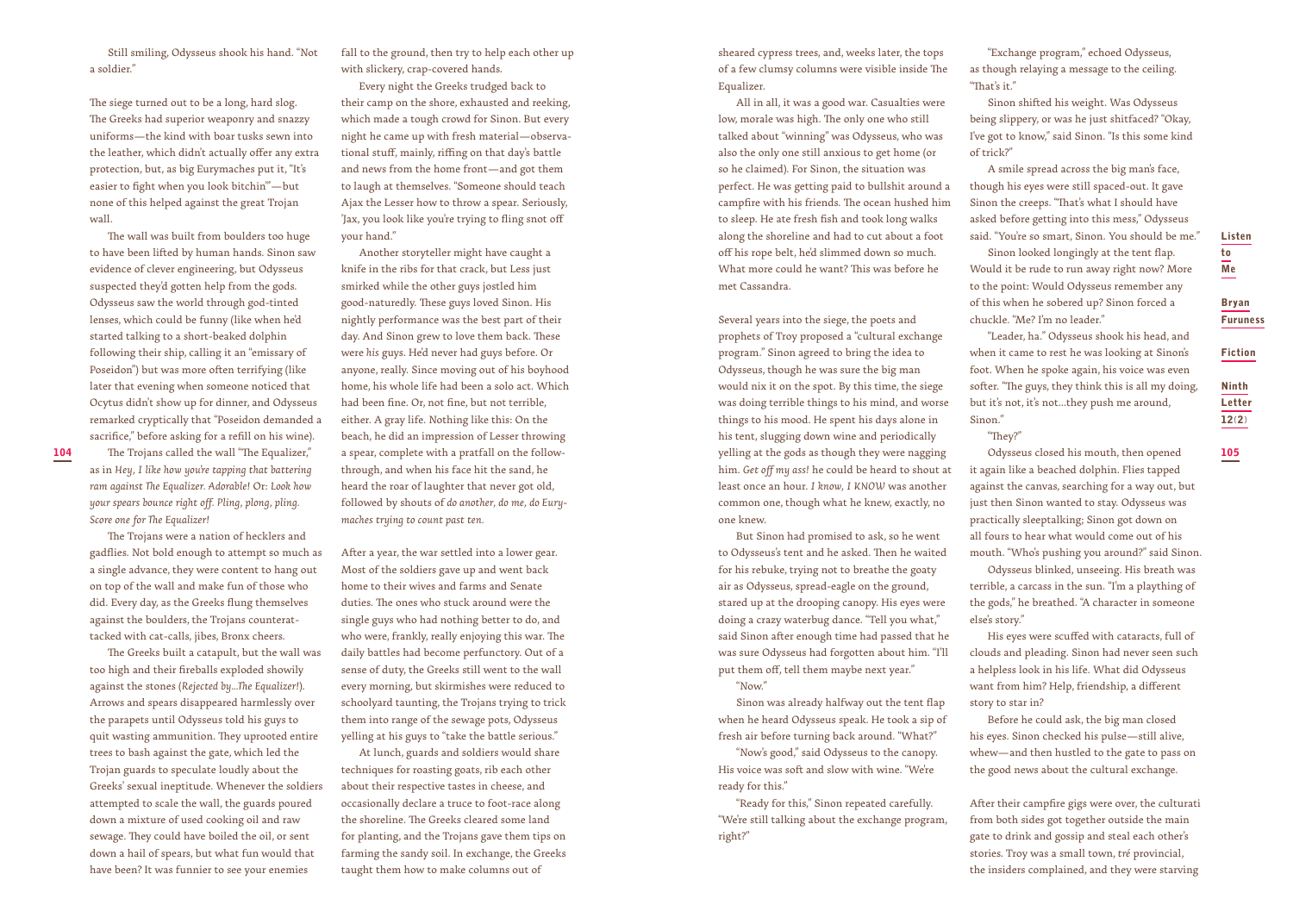for material. "Not that you would understand," they told Sinon. "Greece is so metropolitan. Plus, you guys attack people. That's *active.* What do we have? A city that's always under attack. Try turning that passive shit into an epic poem. Try working with a wall as your protagonist."

For the first month of the exchange, Sinon stiffened every time a twig snapped, sure that Odysseus was about to storm out of the bushes to lay waste to poets, but that never happened, and eventually his suspicions of trickery died down. By that time the exchange had devolved into bitch sessions, but Sinon kept going anyway because of Cassandra.

She was a prophetess, which would have been sexy enough to drive Sinon wild, even if it hadn't been for her full lips, her melony breasts, her heavy eyelids, everything about her suggesting a ripe fruit bending the end of a branch. She had this big, throaty laugh that gave Sinon a shivery feeling, like bubbles were fizzing up his ribcage.

She occupied his mind. He couldn't look at a

**106** liked goat, and what her thoughts were vis-á-vis heavy boulders they had balanced on top of sime a sinon delivered this line like a straight man, moments would he get? **107 107** roasted goat leg without wondering if Cassandra cooking on a spit, which somehow led him to wonder what she tasted like. He spent more time working up material for the cultural exchange than for his own campfire. He wanted, more than anything, to make her laugh, and then laugh again, a sound he came to think of as his heart going *jackpot, jackpot.* Also he wanted to murder any other man who made her laugh.

But why bother? She was light years out of his league.

He told himself to give up, but doom only magnified his romantic feelings. She caught him staring at least three times a night, and each time he had to pretend he was spacing out, or that there was something interesting just over her shoulder.

Looking at Cassandra was like drinking saltwater: it made you thirstier and thirstier, and then you went insane. Sinon tried skipping the cultural exchange, but it turned out that not being around her made him feel even worse.

During the day he still went for long walks along the shoreline, but slowly now, and when he got far away from camp, he'd scream into his hands, or punch the wet sand until it felt like his wrists were splintering. Somehow this was more satisfying than masturbating, which he also did on these walks. All it took was one thought of Cassandra unwrapping her gauzy layers of clothing, revealing, little by little, her navel that would be oblong like a tiny boat—and then Sinon lit into the brush for some privacy, hoping that none of the scrub was poisonous, and knowing he wouldn't be able to stop himself if it was.

Eight years into the siege, Odysseus declared that he wanted to build a wooden horse. Before they could start the project, they had to buy tools from the Trojans, who (of course) scalped them on the deal. Then they had to dismantle one of their ships to get the building materials. Even then, the construction was slow going, because these Greeks were warriors, not carpenters; their craft was destruction, not creation.

They built it in front of the main gate, because that was part of the deal with the Trojans: If at any point it started to look like a mega-weapon, the Trojans could crush it with heavy boulders they had balanced on top of the parapets (How *did* those guys move those boulders?).

"What is that thing?" one of the Trojan poets asked Sinon one night. At that point, it was just a wooden box frame with big wheels.

"Big surprise," said Sinon, who was frankly a little embarrassed for Odysseus. It was one thing for the Greeks to make fun of him, but he didn't want the Trojan snark-set knowing that the big man was out of his damn mind. "You're gonna love it."

"No, we won't," said Cassandra. "This is bad. Really bad."

One poet rolled his eyes to Sinon. "She's always saying shit like that. If we made a drinking game out of her warnings, we'd all have cirrhosis."

"Women be warning, women be *warn*ing," said a drunken harpist.

Cassandra shook her head at the fire. "All you jerks are going to die."

"Yeah. Someday."

She stomped her foot. "Assholes! You are looking at the machine of your execution."

A sculptor leaned over to the poet. "That's the real reason you can't make a drinking game out of her warnings," he said. "She'll kill your buzz every time."

Sniggering, they exchanged a drunken high five. Cassandra stared at them, then grabbed the cold end of a flaming log. Before anyone could stop her, she flung it onto the wooden chassis but just as quickly, the poets were kicking sand over the log and yelling that she was as bad as Odysseus with his hard-on for war. "Fucking relax!" the sculptor shouted before drawing back to the campfire. Cassandra stayed by the chassis, frowning at the charred spot. Sinon stayed with her. In the air was a tang of tar and salt and singed cedar. "They never listen," she said.

"So why bother telling them anything?"

She lifted her chin toward Odysseus's tent down the beach, the only one blazing with light. "Why does he bother with the siege?"

"Maybe he hopes he'll wear you guys down." "Maybe he can't help himself," she said. "Maybe he can't stop."

"He says the gods make him do it."

Sinon delivered this line like a straight man, hoping she would snort and they could sarcasmbond over Odysseus's weird beliefs. But she only pulled her shawl around herself and started back to the campfire. Over her shoulder, she said, "Maybe they do."

The next night Sinon heard a weary note in Cassandra's laugh. Was that new, or was he just now noticing it? The weariness made her laugh seem even more precious, like the last few notes a music box plays as it winds down. He wondered if her laugh was a mask that kept people from seeing her as shrill, as nothing more than a worrywart. Or maybe laughter was her shield, one that kept her from breaking down or lashing out at everyone who refused to listen. Either laughter kept her from looking crazy, or it kept her from going crazy.

But once in a while there came a moment, late at night, when she stopped laughing, when she let down her shield and allowed herself to be tired and hurt and hopeful, and for this reason, Sinon began staying at the campfire longer than anyone else. These moments were rare and short, and he didn't want to miss a single one of them.

One night she asked him to tell her about Greece.

It was late. The fire had died down to winking embers, and the sky was rimmed with red, the dawn of dawn. The only sound was the sea hushing the shore. All the other bards and prophets and lutists and playwrights had either wobbled back inside the gate or passed out under the horse.

Sinon looked at her closely. Was she screwing with him? There wasn't enough light to see if she was smirking or mock-batting her eyes. If he answered sincerely, she might bray out a laugh, call him a stooge, and push him off the log. He'd seen her punk more than one poet in this way—drawing him out of his shell of irony and lazy cynicism, exposing the tender mollusk of his heart, and then, bam, *Gotcha, dumbass.* Sinon had always laughed with her, thinking of her as a poseur exposer, but what if he was her next victim? He didn't think his mollusk could take it.

On the other hand, she might be letting down her shield, and how many of those moments would he get?

Sinon took a chance. He told her about his Greece, how he remembered it. With his fingers, he drew a picture on the slate sky, sketching out the wide avenues, the hammered bronze sundials, the harbor that glittered like the eye of Zeus. Every time she said *Hmm* or laughed softly, his soul got the bends. And then Sinon put her in his picture.

All of a sudden he was describing *her* walking down that wide avenue, dust from a passing chariot settling in her hair. Cassandra, buying plums in the marketplace and bringing them to his, Sinon's, home. And then—he could hardly believe he was saying this, but he was afraid to stop—she came into his home, set down the plums, took Sinon in her arms, ran her fingers into the little curls on the back of his head, and kissed him full on the lips.

In the first ray of dawn, Cassandra looked at him with a serious expression. His stomach turned into a plum pit.

"This is never going to work," she murmured even as she leaned toward him. Sometimes, apparently, she didn't listen to herself, either.

Ninth

Fiction

Listen to Me

Bryan Furuness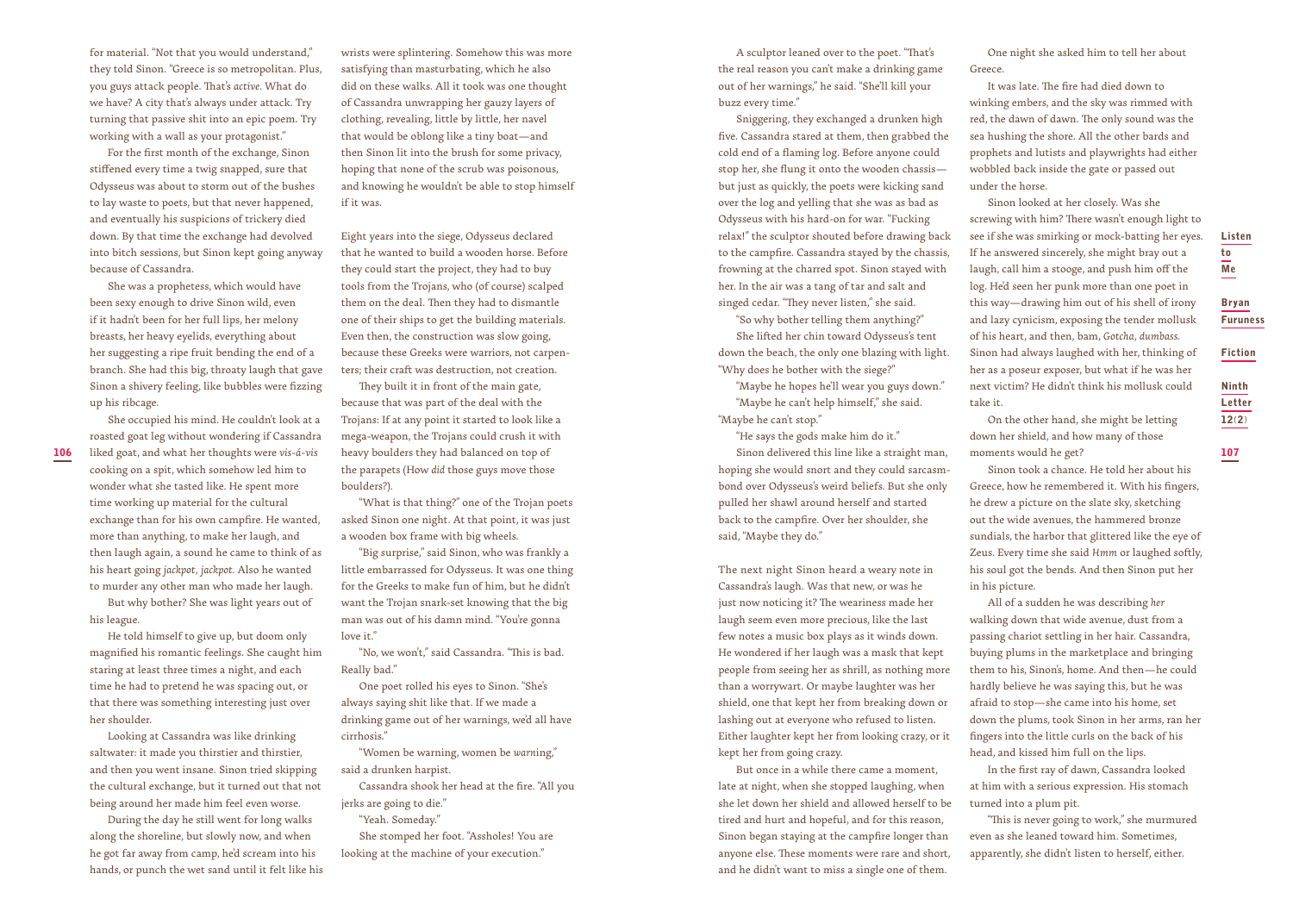When she curled her fingers into his hair, Sinon went blind with ecstasy.

This became their time: the hour before dawn. For a while, it was enough. For a while, the time seemed longer than it really was, because Sinon spent each morning replaying mental highlights from the night before, and in the evenings he visualized how their time would go that night. Sometimes they made out with an intensity that gave Sinon toe cramps; sometimes they just talked. Well, Sinon talked. He told her everything about himself, talking with abandon, holding nothing back. He was amazed at what came out of his mouth, stuff he'd never told anyone, stuff he'd never even admitted to himself. Stuff that was awful, shameful! Stuff you don't tell girls, ever, because they will be repulsed! Like: After his mother died, he wrote letters to her. You're thinking that's sweet, but if you saw the number of scrolls, you would be truly freaked out. And that's not the worst of it. After a while he started mailing those letters to himself so he would have mail. And then—okay,

this part made him cringe to remember it—he started writing the letters in his mother's voice. *My dearest boy, I hope you are well and not eating too much cheese, etc.*

Like also: This fantasy he entertained a few months earlier, in which all the soldiers and guards killed each other in one fantastic bloodorgy so that the only two people left in the city were him and her, because he figured that was the only way he had a shot with her. ("Well, you can't spell bloodlust without lust," she allowed.)

Or, finally: He was a virgin. *Really* virginal. He wasn't even sure what a vagina looked like, much less how it worked. "What do you think it looks like?" she asked, and when he drew his best guess in the sand with a stick, she toppled over and laughed soundlessly like she was having convulsions. Sinon had never seen anything sexier in his life. "All these years," she gasped, "you've been dreaming about fucking a kraken *in the face.* Boy, are you gonna be disappointed when you see mine."

He jizzed on his own thigh, right then. Spontaneously, like a hiccup. For the next three days that phrase played in his head on a constant loop—*When you see mine, when you see*  *mine, when you see mine*—keeping him awake and crazy.

Cassandra told him about herself, too, though not as much or as freely. Now and again, she'd reveal a glimpse of her girlhood (tomboy, watercolors, fistfights) or life inside The Equalizer (cliquish, boring: "Honestly, the invasion is the best thing to happen to Troy in years. We think of you guys like a road show.") but if Sinon asked any follow-ups, she clammed right up. He told himself to be patient. Receptive, not probing. After years of talking to people who failed to listen, Cassandra would need some time to trust him, to love him like he loved her.

Yes: love. Why else would his heart ache like a wet knot in his chest? How else to explain the constant clutch in his throat, the urge to declaim poetry? Sometimes during the day he walked into the brush and wept with gratitude until he passed out from exhaustion. Once he got up covered with ants, like a living blanket. As he started back to camp, it felt like a message from the gods, though he had no idea what it could mean. As he got closer to the tents, it felt more like a wondrous joke. Giggling, he broke into a run, eager to show his friends *(Aargh! I'm Ant-man!),* stumbling with giddiness, but then he inhaled a bunch of ants and fell to his knees, hacking, ants rolling off him like water.

Days flew past. The siege went on. The horse took shape: the spine, the blocky head. Sinon and Cassandra kept their relationship secret, being careful not to act too friendly (or to feign too much distance) while anyone else was awake around the campfire. Acting normal turned to be the hardest role. But once the others drifted away and the turret guards slumped over, they had their hour and it was still good, but Sinon wanted more.

"Come to my tent," he said. "Sinon..."

Getting her to like him had been the hard part, he thought. The next step—breaking through these stupid barriers of war that kept them apart—should be easy for a gifted bullshitter like Sinon.

"No one has to know," he said, threading his fingers through hers. "If you want, I can make love so that you won't even know."

"You know I can't come to your tent."

*Then how am I supposed to see your vagina,* he thought fiercely, but had enough presence of mind to keep his mouth shut. A night or two later he snaked a hand into the sleeve of her toga, but she trapped it between her elbow and ribcage, clamping down hard enough to pop a knuckle. "Be happy with what you have," she said through her teeth. If anyone found out about them, they'd call it collusion or treason. "And if Odysseus hears about us? Fan, meet shit."

"Or," Sinon suggested, "maybe it would end the war. Think about it: our, uh, marriage could usher in a new era of peace between our nations."

She shook her head in disbelief. "You're just like all the others, aren't you? Can't listen to a damn thing I say."

That night, Sinon understood something about Odysseus. Of all the men on the beach, only the two of them knew what it was like to stand so close, for so long, to something you desperately wanted, and not to get it. Only the two of them knew the particular madness of Tantalus.

A few months earlier, the siege had been a kind of limbo, and that had seemed like paradise to Sinon. Now the same limbo felt like hell.

Sinon needed a plan. He just didn't imagine that someone else would come up with one for him.

Sinon was under the horse when Eurymaches came for him. He was supposed to be checking the finished structure for loose pegs, but had drifted off in the shade of the belly.

Big E stuck a toe in his ribs. "Odysseus wants to see you." He bent down and took a sharp sniff. "Go dip in the ocean first, man. You stink like campfire. And perfume."

Sinon's gut clenched. "Oh, *that,*" he said in what he hoped was a super-casual tone. "Yeah, I was pulling weeds in the garden, and some of them had flowers. Flower juice must have squished out on me. Perfume, ha."

"Pulling weeds?" Eurymaches scratched his neck thoughtfully. "Was that before or after you were necking with that prophetess?"

Sinon's whole body went cold. Eurymaches laughed and slugged his thigh. "Dude, everyone *knows,"* he said, wondering out loud how Sinon

thought he could hide anything on this tiny beach. More importantly, he assured Sinon that none of the guys cared, though they were all surprised a hairy gnome like him could land a hot soothsayer. "Is it true what they say about prophetesses?" Eurymaches asked him. "That their vaginas are kind of like a kraken's—" "Does Odysseus know?"

His heart was floating up. If Odysseus knew, that must mean he was cool with it, in which case Sinon could run to Cassandra right now and—

"No," said Eurymaches, all the teasing gone out of his face. "He hasn't stuck his head outside his tent for weeks. And if you're smart, you'll realize that his ignorance is your bliss." With a wink, Eurymaches cuffed him on the side of the head. "Seriously, go wash up. The big man might be a little distracted, but he's got a nose."

Sinon watched him go, thinking, *What a decent guy.* Then he got up and tripped over his laces that Eurymaches must have tied together before waking him.

108 this part made him cringe to remember it—he more like a wondrous joke. Giggling, he broke and the from the sarlier, the siege had been a The front of Odysseus's tent faced Troy; the rear 109 (109) and the rear 109 (109 faced Greece. When Sinon came up, wet from the sea, he saw Odysseus standing at the open back of the tent, gazing across the water, looking directly into the setting sun. Sinon wondered if Odysseus was a little blind, stone crazy, or both. At least he was upright this time.

> "We cannot win out here," said Odysseus in a flat voice without looking at Sinon. "We have to get inside those walls."

Sinon grunted. *You and me both, pal.* 

The sun touched the sea, setting the horizon on fire. Now Odysseus looked at him. "The horse is hollow," he said. "We're going to fill it with warriors, then let them loose once it's inside the city."

Sinon's mouth fell open. The Trojans would never see that coming. After heckling the construction effort for years, any suspicions they'd had were long forgotten. They considered the horse a folly, another Greek vanity, a hobby to distract the warriors from the futility of their siege.

Still, the plan was missing a step.

"Wait—how are you going to get the horse inside the wall?" said Sinon.

12(2)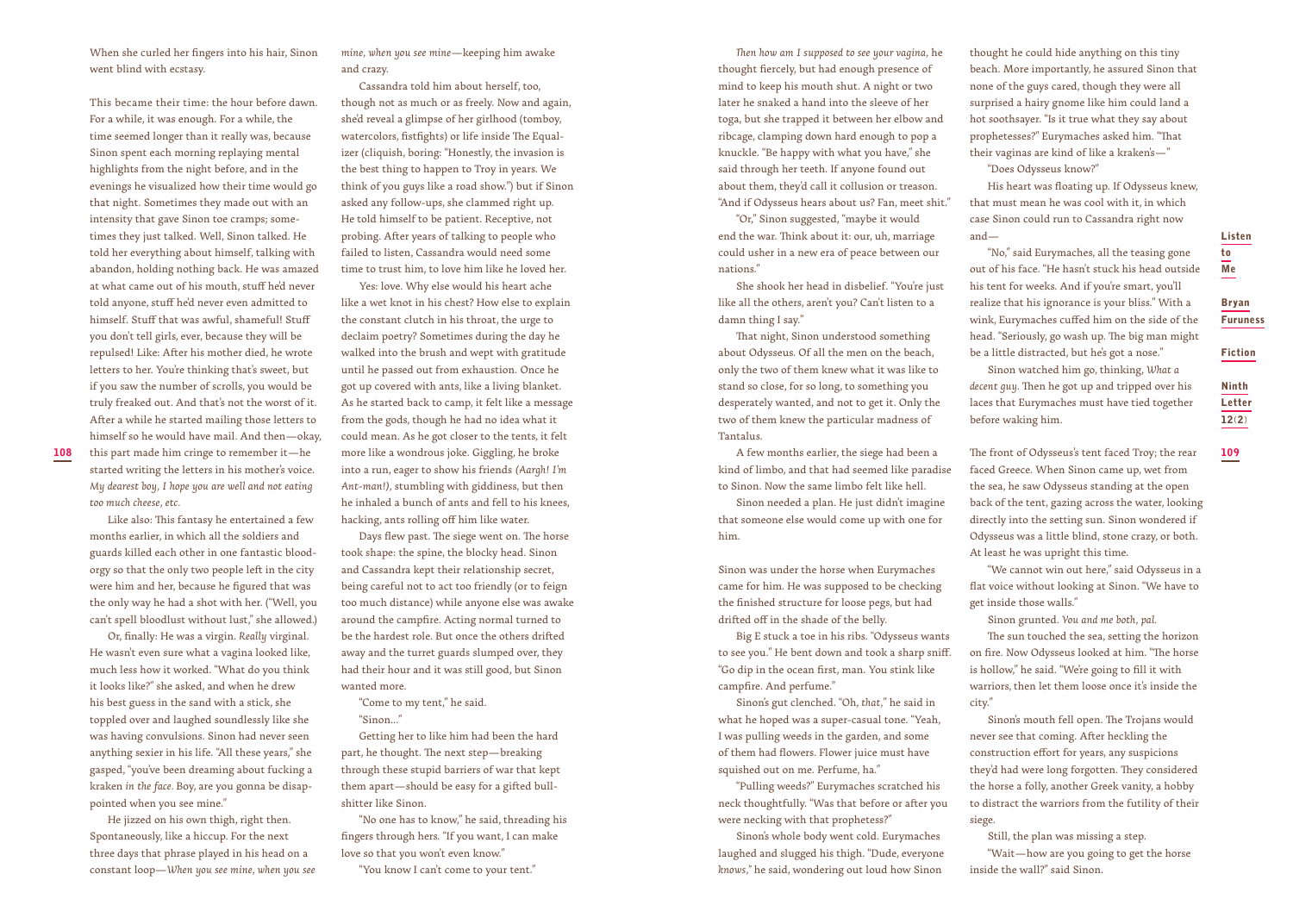As the sun bled out into the ocean, Odysseus regarded Sinon with his scuffed eyes. "That," he said, "is where you come in."

The next morning, Odysseus approached the main gate with a scowl and a fresh tunic, acting more like his old hale self than he had in years. "Congratulations, assholes!" he shouted to the guards and noblemen who had gathered atop the wall to watch the Greeks burn their tents and board their ships. "You did what might the mighty Poseidon could not do with his cruel dolphins, what Zeus could not do with his—"

"What's the trick?" called one of the guards. "No trick," yelled Odysseus. "We're just done here. Ten years is enough. So, nice job repulsing us. Be proud. You'll tell your great-grandchildren about this day."

He spat in the sand, tromped across the beach, boarded the final ship, and, to the Trojans' amazement, cast off.

But after the ship disappeared around the coast, just as they were all enjoying a chant of *EEE-qua-LI-zer (clap-clap, clap-clap-clap),* someone

crowd went silent, straining to see who it was and what it could mean. As usual, Cassandra was the first to twig. On the parapet, she clucked her tongue. "Sinon."

When Sinon declared that he loved Cassandra more than his home country, and wished to defect, it touched off a big debate. As usual, the argument broke along class lines. The guards were sure he wanted to infiltrate their defenses and proposed to kill him on the spot, "just to be safe." The noblemen, who had supported the cultural exchange from the beginning, thought it was the most romantic gesture they'd ever seen, and who were they to stand in the way of love? Besides, even if the guards were right, who cared? The war was over, meatheads. How much damage could one balding runt do?

They argued back and forth, and one of the guards took a pot shot at Sinon with a clumsily thrown spear, and eventually King Priam was summoned to the wall.

Sinon stood back as the main gate opened, and Priam tottered forth with a retinue of guards who didn't look so cocksure out in the

open. The old man stopped and licked his lips, which Sinon took as an invitation to explain himself. "Your highness," he said in a voice loud enough to be heard by the crowd, "My body may be outside your walls, but my heart lives in your city. My prayer is that, in your mercy, you will accept all of me. But if not—" Sinon's voice rose stagily like he'd planned, but he was surprised to find that the emotion behind it felt real "—I ask that you kill me now, because life apart from my beloved is not life at all."

A nobleman sighed huskily. One of the guards muttered, "My ass."

Priam licked his lips again. Sinon leaned in. "That's a good-looking horse," Priam said.

"Nice craftsmanship. Your guys just left it behind?"

Cassandra stepped through the gate. "Dad..." Sinon's eyes widened. Looking at Cassandra, he mouthed, *Dad?* 

Priam said, "It would look nice in the plaza." He half-turned to Cassandra. "Wouldn't it look nice in the plaza?"

She shook her head slowly. "I really don't think this is a good idea."

"No?" Priam sounded surprised. "Where would you put it?"

This fired up an argument they'd clearly had before. Cassandra said he never listened to her, and Priam wondered why she didn't want him to be happy. As they flung examples at one another, the underlying pattern became clear: Cassandra warned, Priam said *Bah* and got his way, and *though he was always sorry later, the pattern kept repeating itself.* 

Priam was going to get his way again, Sinon realized with a feeling like ants pouring off his body. Odysseus's stupid plan was going to work. Sinon had not anticipated this. In fact, the only reason he'd agreed to play his part was because he thought there was no way the plan would work. Or, rather, he thought only the *first* part would work—the part where he defected.

But the second part? Where Odysseus told him to claim that the horse was a giant talisman that would protect the owner from any future invasions? Sinon wasn't even going to try that part. His own plan was to get his ass inside the wall and leave the horse behind. The gates would close, and eventually his friends would

bust out of the horse. Then they could all go back to the stalemate they'd enjoyed for the last decade, only Sinon would be inside, with Cassandra.

"Okay," said Priam, turning to Sinon. "I'll take it."

Inside the horse, something rustled. Sinon yelped a nervous laugh.

Priam's face darkened. "Son, what's the problem?"

*Besides the fact that you're inviting destruction into your city?* Sinon didn't say this, of course. If the Trojans caught on that the horse was rigged—well, who knew what could happen? They'd probably feel betrayed that the Greeks were suddenly taking the war seriously, and retaliate by lighting the horse on fire, in which case his friends would be roasted like goats. Sinon was going to need his finest bullshit to get them all out of this mess.

He waited for the right words to rise into his mind.

Any minute now.

"Here's the deal," Priam said, taking Sinon by the shoulder. "I get the horse, you get citizenship." Ducking his head, he spoke out of the side of his mouth. "I make no promises about my daughter."

Cassandra looked toward the ocean. "You don't want to do this," she said, her earrings chiming her disapproval.

Priam didn't listen to her, of course. And it wasn't until later that Sinon realized she had been talking to both of them.

"Deal," said Sinon, because what else could he say? His voice was husky with emotion, which caused the noblemen to clutch at their hearts.

Priam's deal made more sense once Sinon walked into the city. The columns he'd seen from the beach were the tip of the imitation iceberg. The guards in the king's retinue had Greekified their helmets by sewing on pieces of boar tusk, but they didn't quite know how to do it, so the tusky chunks flapped around like hangnails. Windowsill pottery appeared to have been rubbed with ash to give it that distinctive Greek coloration. In the chariot, Priam kept throwing his arm around Sinon as if to say, *Look at my Greek friend!* 

Could Odysseus have known how much their siege had warped the Trojans? Sinon dismissed the thought. After spending the last few years holed up in a tent, all the big man knew was how to shout at invisible beings. This was a dash of luck, that was all, and it could still be undone. Even now, Cassandra was trying to talk Priam out of his decision, though she didn't seem to be trying real hard. "You should really think this through," she said halfheartedly from the back of the chariot, apparently laying the groundwork for one hell of an *I told you so.* 

Priam ignored her. "Check out the frescoes," he told Sinon, pointing at a passing wall. On the dirty plaster was a crude illustration of a hugely endowed Priam strangling Odysseus. That's what the caption said, anyway. To Sinon's eyes, it looked like a watercolor painted by blind children that had been left out in the rain.

"Admit it," Sinon forced himself to say. "You kidnapped a Greek artist to paint that, didn't you?" Priam shook his head shyly. Sinon took in all the rickety columns and tombstone pottery. "It's like I've died and gone to Athens!"

 $\bf{110}$  spotted a lone figure trudging up the beach. The think this is a good idea." https://www.fraget.org/www.fraget.org/www.fraget.com/www.fraget.com/www.fraget.com/www.fraget.com/www.fraget.com/www.fraget.com/www.fra "Zeus," muttered Cassandra. Sinon's stomach was filled with plum pits.

Ninth Letter 12(2)

Fiction

Listen to Me

Bryan Furuness

Their chariot pulled into the plaza at the center of the city, followed by the horse, rumbling over the rutted streets, only some of the groans coming from the wooden joints. "Fucker's heavy!" complained one of the guards pushing the chassis, and the guy next to him nodded sagely. "That's how you know it's quality."

That night was a hot time in Old Troy. Not only had they repulsed Odysseus—he'd admitted it himself! How awesome was that!—they'd snagged an all-time piece of war booty. "Usually you have to go overseas to do your pillaging," Priam drolled to the noblemen who lined up to congratulate him. "How considerate of Odysseus to save us a trip."

The night was warm with a steady salt breeze. The plaza was alive with soldiers and poets and children, everyone drinking wine and making up songs about what pussies the Greeks were. At least twice an hour someone climbed up on the horse and made wild rodeo gestures, thinking he was the first one to come up with such a bold and hilarious idea.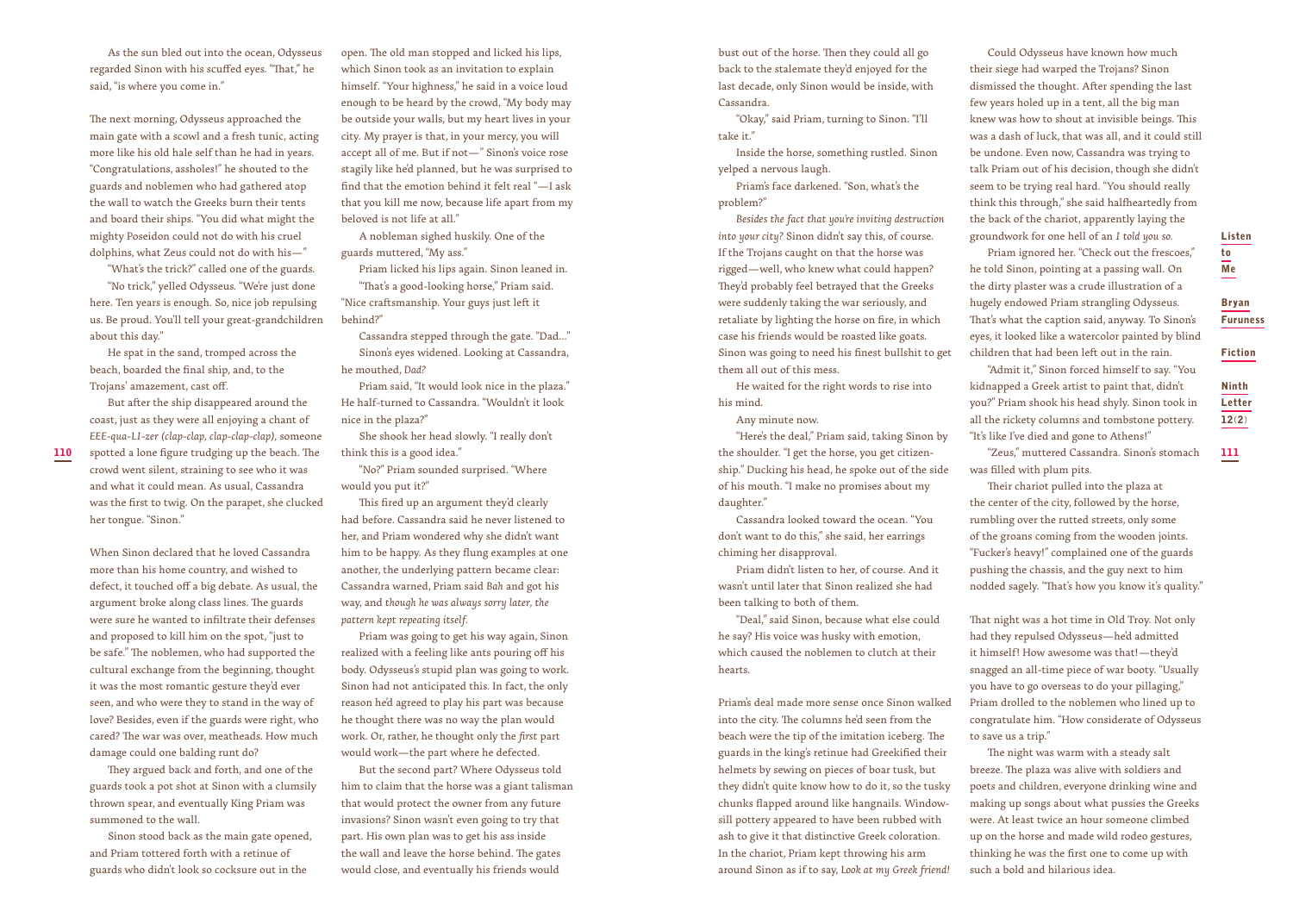On a balcony overlooking the plaza, Sinon and Cassandra shared a jug of wine and silence. He cleared his throat several times before asking her, "How come you didn't tell me your father was the king?"

She gave him a dark look. "You are not in a position to lecture me about secrets." Then she lobbed the jug at the horse. It exploded against the neck, leaving a dark trail like a wound. A few Trojans backed away, shaking glass out of their hair. *Crazy bitch,* someone muttered.

"Let's run away." Sinon grabbed her hand. "Right now. We'll find a small island and make a home under an olive tree."

She made her hand small and slid it away. "I'm supposed to run away with the guy who's about to slaughter my people?"

He rubbed his forehead fiercely. There had to be a way out of this. There was always a way. Odysseus had known this, which is why he'd waded through a decade of futility and frustration. The difference here was that Sinon only had a few hours.

said Sinon. "They can't slaughter anyone from the inside."

"I could just...not let them out of the horse,"

"They'd starve or be discovered and burned alive. You'd let that happen to your friends?"

Sinon squeezed his eyes shut, dropped his head back. "How did this happen?" he said to the roof. "How on earth did this happen?"

Cassandra sighed. Her fingers curled into the back of his hair. "Idiot," she said tenderly. "Odysseus knew about us. We were part of his plan." She paused, her breath warming his ear. "We *were* his plan."

As dawn came near, the party faded. Revelers slipped back into houses, or into the palace, which Priam had opened for the night. The poets were the last to fall. Blind with wine, most of them passed out in the plaza.

Cassandra and Sinon were awake, of course. It was almost time, but not quite, for him to climb down from the balcony, arms and legs shaking violently. In the belly of the horse was a little door. Sinon would unlock it, then back away to watch the cramped soldiers drop out and crawl away like ants.

Cassandra would find her sleeping father and kiss him on the forehead without waking him—no use alerting him; he would just say *Bah*—before withdrawing to her room to await the invasion she already knew she would survive, though she wished she would not.

Sinon would return to Greece a hero, though he'd wish he were still just a storyteller. "More control," he'd say, but no one would understand.

But all of that was still to come. Just then it was the hour before dawn, the hour that belonged to the two of them. Greek ships were already sailing back to Troy, ready to be let into the city, but for now Sinon was kneeling before Cassandra in a sorrowful siege, begging her to listen, to run with him, refusing to believe her as she tells him, over and over, that it is decided, it is finished, they were characters in Odysseus's story, and now their part is over, all over.

# FEATULE *No Division* EMMY LINGSCHEIT

ART